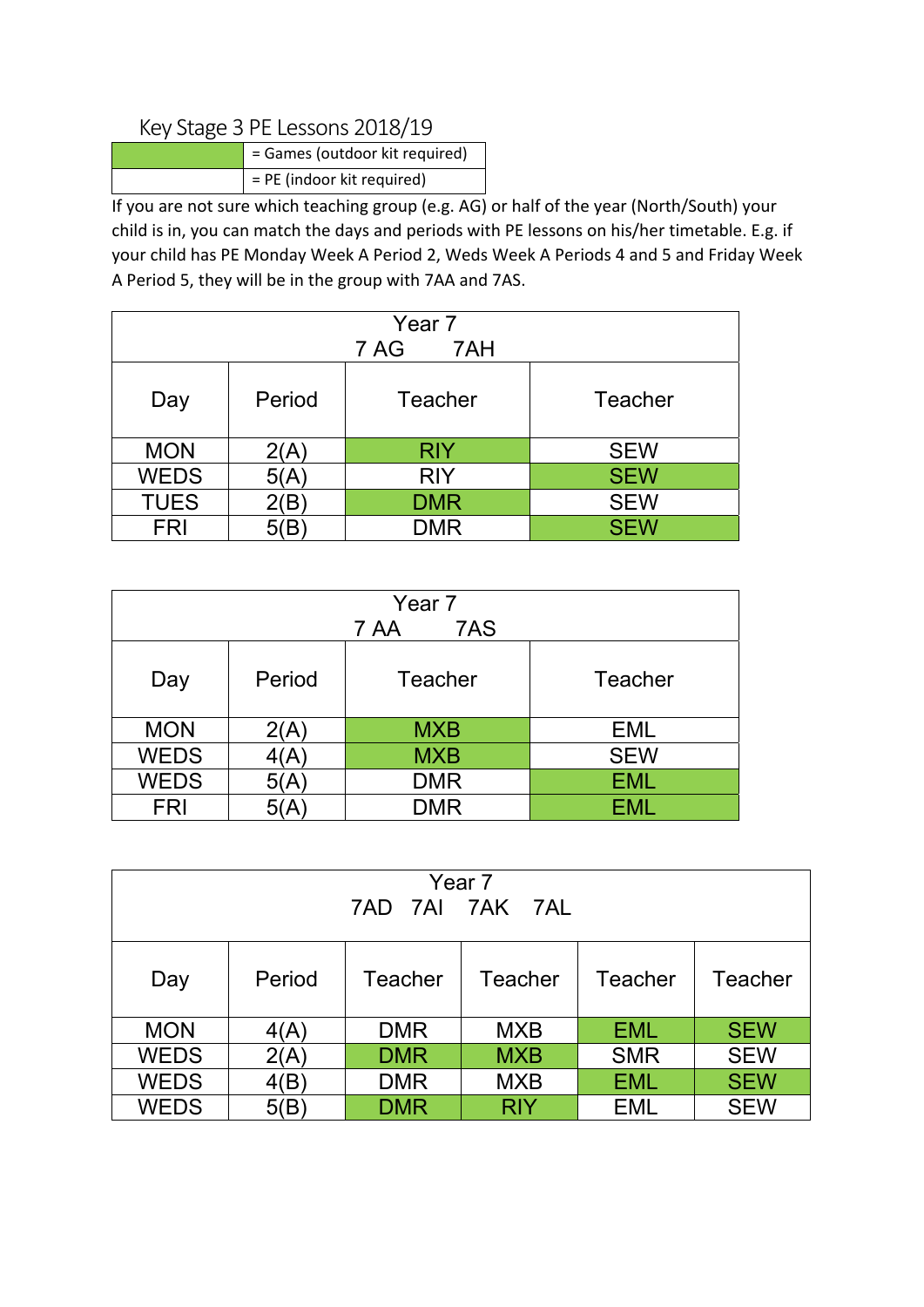| Year 8 North                                                     |        |            |            |            |            |  |
|------------------------------------------------------------------|--------|------------|------------|------------|------------|--|
| Period<br>Teacher<br><b>Teacher</b><br>Teacher<br>Teacher<br>Day |        |            |            |            |            |  |
| <b>TUES</b>                                                      | 1(A&B) | <b>DMR</b> | <b>RIY</b> | EML        | <b>SEW</b> |  |
| <b>FRI</b>                                                       | (A&B)  | <b>DMR</b> | <b>MXB</b> | <b>EML</b> | <b>SMR</b> |  |

| Year 8 South                                              |      |            |            |            |            |  |
|-----------------------------------------------------------|------|------------|------------|------------|------------|--|
| Period<br>Teacher<br>Teacher<br>Teacher<br>Teacher<br>Day |      |            |            |            |            |  |
| <b>TUES</b>                                               | 2(A) | <b>DMR</b> | <b>MXB</b> | <b>EML</b> | <b>SEW</b> |  |
| <b>THURS</b>                                              | (A)  | <b>RIY</b> | <b>MXB</b> | <b>EML</b> | <b>SEW</b> |  |
| <b>MON</b>                                                | Έ    | <b>DMR</b> | <b>MXB</b> | <b>EML</b> | <b>SEW</b> |  |
| <b>THURS</b>                                              | B    | <b>DMR</b> | <b>MXB</b> | <b>EML</b> | <b>SEW</b> |  |